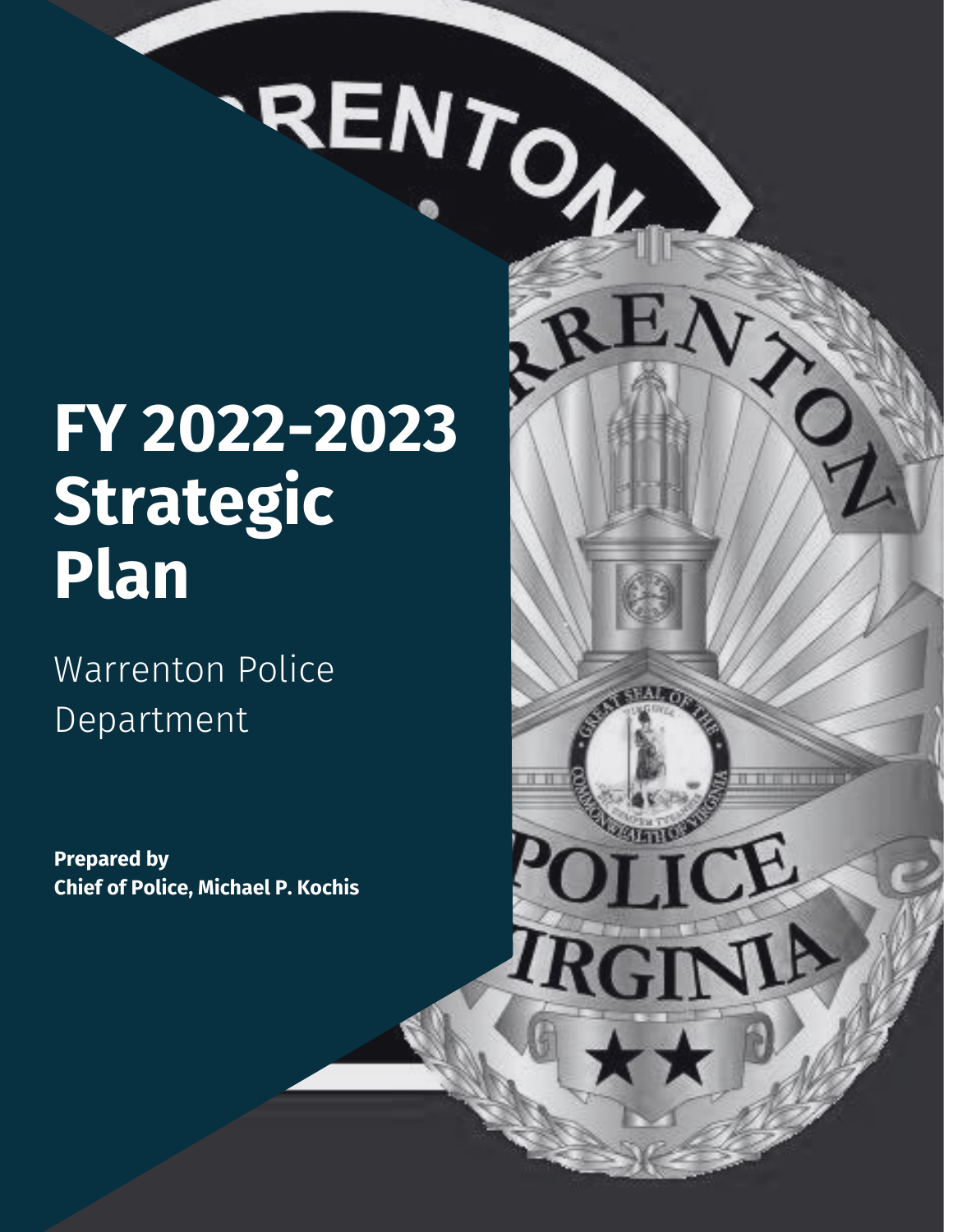# **THE WARRENTON POLICE DEPARTMENT**

# **Mission**

The mission of the Warrenton Police Department is to work in partnership with the residents and businesses of our community to provide a safe and secure environment. With community service as our foundation, we are driven to enhance the quality of life by providing effective law enforcement services through transparent and impartial policing.

# **Vision**

Building Trust Together

# **Values**

Leadership:

Every employee within the Warrenton Police Department is a leader. Leadership is a mindset that is expected of every employee.

### Integrity:

Integrity is at the foundation of public trust. Employees of the Warrenton Police Department will be held to the highest ethical standards.

### Transparency:

Transparency is critical to maintaining the public's trust. We strive to be transparent in every aspect of the Warrenton Police Department.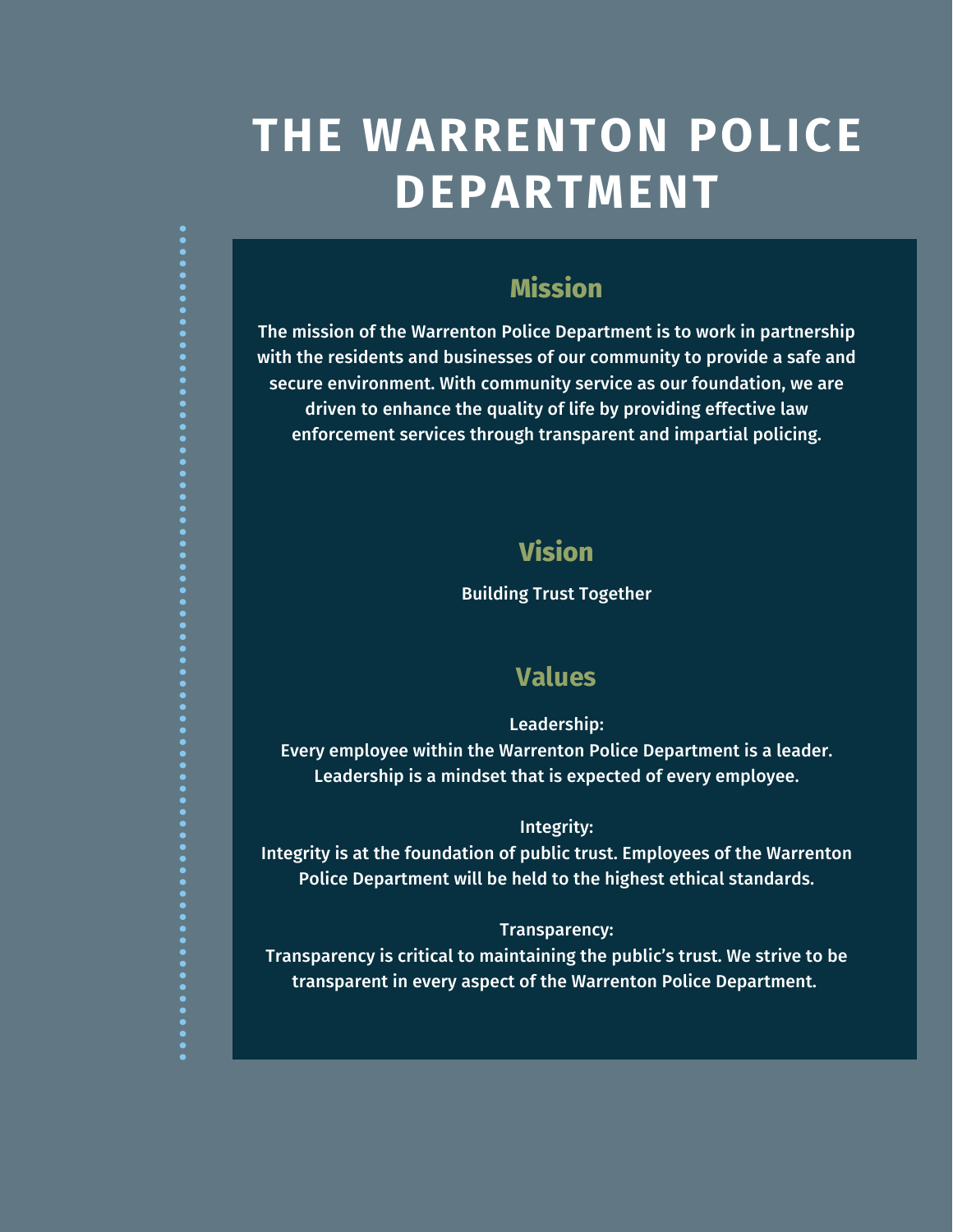# **GOAL 1: PROACTIVE PUBLIC SAFETY STRATEGIES**

**Develop strategies to reduce crime and improve the quality of life for those who reside in and visit Warrenton.**

# Objective 1:

Identify and develop expertise to address current and emerging crime trends to include quality of life concerns.

### Action items:

1.1.1. Identify crime mapping software utilizing current Central Square Software

1.1.2. Identify key times for calls for service and move resources to address those times

1.1.3. Work towards hot spot policing strategies combining GIS, crime data and police officer deployment.

1.1.4. Reduce reportable traffic crashes by 10%

1.1.5. Reduce part 1 crime by 20%

Timeline of performance measure:

- 1.1.1Year 1
- 1.1.2Year 1
- 1.1.3Year 2
- 1.1.4Year 1
- 
- 1.1.5Year 2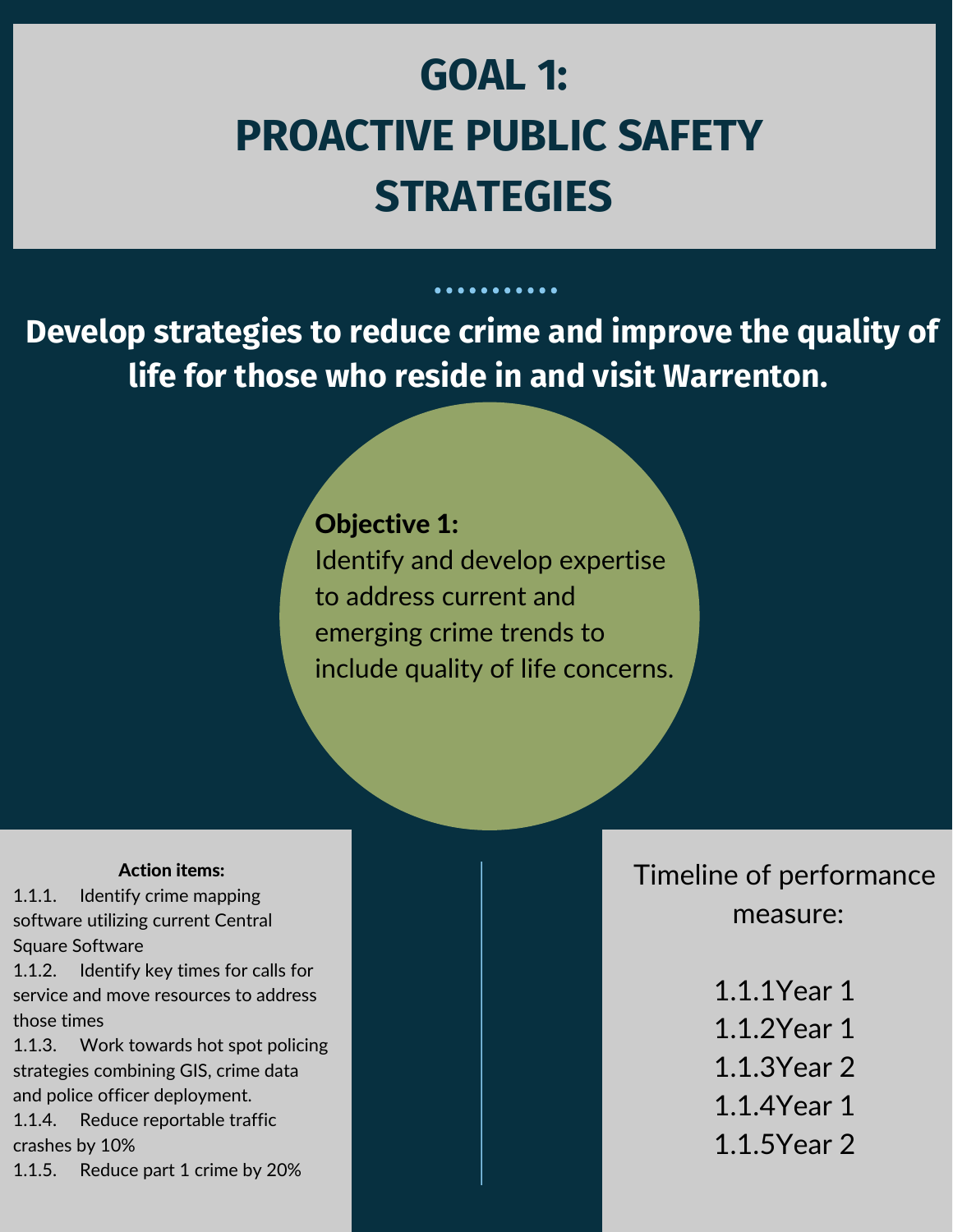## Objective 2:

**Create and update assignments in order to stay current with policing in the twenty-first century.**

# Action items:

1.2.1 Create a formal traffic safety program, which includes an enforcement component to work in conjunction with the traffic safety workgroup 1.2.2 Continue to keep Criminal Investigations fully staffed to ensure incidents are followed up in a timely manner

1.2.3 Create a K-9 unit utilizing existing resources and staffing

Timeline of performance measure:

> 1.2.1 Year 2 1.2.2 Year 1 1.2.3 Year 3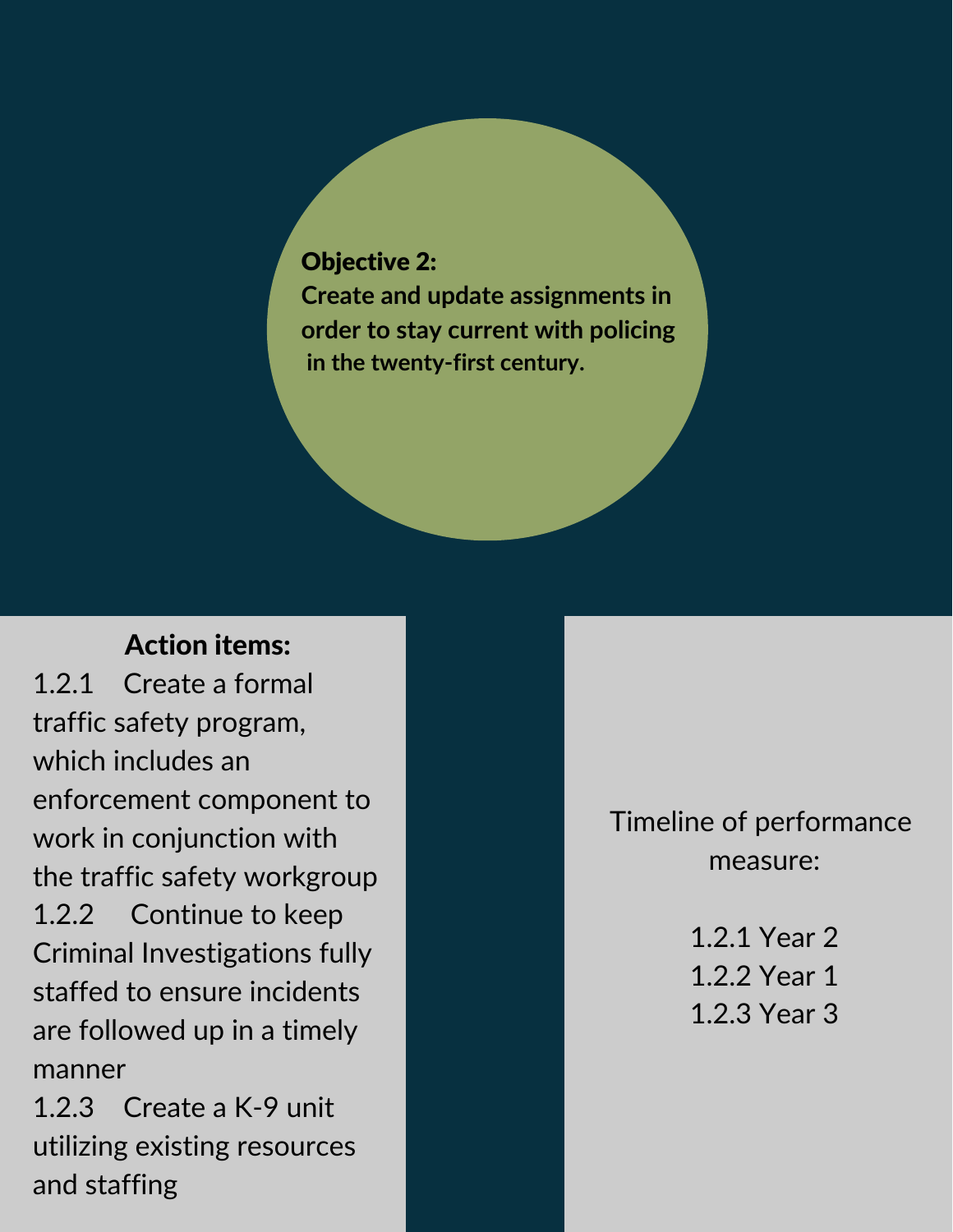**Build community policing strategies that promote meaningful partnerships and opportunities for productive interactions with the community**

> **OBJECTIVE 1: CREATE AVENUES OF COMMUNICATION BETWEEN THE POLICE DEPARTMENT AND THE COMMUNITY.**

Goal 2: **Community Partnerships** and Collaboration

# Action items

2.1.1 Create a police / business coalition similar to the church coalition.

2.1.2 Conduct town hall meetings in each of the towns 5 wards.

2.1.3 Assign an officer to each ward as their police department representative

2.1.4 Expand the Community Action Team to include a local Business Owner

### Timeline of performance measure:

2.1.1 Year 2 2.1.2 Year 1 2.1.3 Year 1 2.1.4 Year 2

**OBJECTIVE 2: DEVELOP OPPORTUNITIES FOR COMMUNITY ENGAGEMENT.**

### Action items:

2.2.1 Create more opportunities to include the Volunteer Program in Community Events

2.2.2 Create a Youth Community Academy

# Timeline of performance measure:

2.2.1 Year 1 2.2.1 Year 3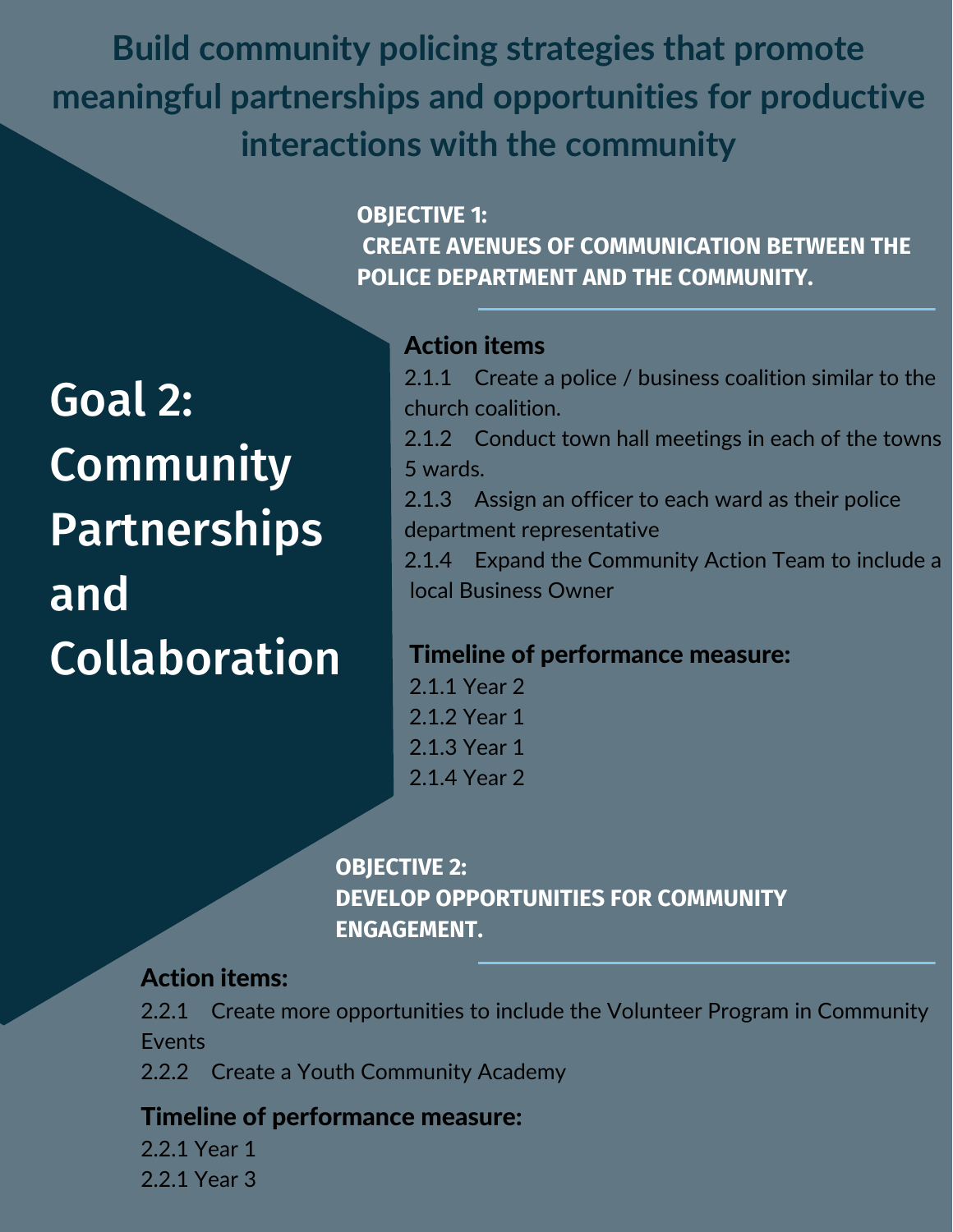# **Goal 3: Staffing and Recruitment**

Develop creative ways to attract and retain qualified candidates from across the country who represent the diverse community we serve

# Objective 1: Develop a recruiting process

# Action items:

3.1.1 Write a General Order on recruiting, laying out specific strategies to recruit a diverse workforce. 3.1.2 Identify a vehicle to wrap as a recruiting vehicle to be assigned to the Public Information and Community Engagement Officer. 3.1.3 Identify a recruiting team

# Timeline of performance

measure: 3.1.1 Year 1 3.1.2 Year 2 3.1.3 Year 1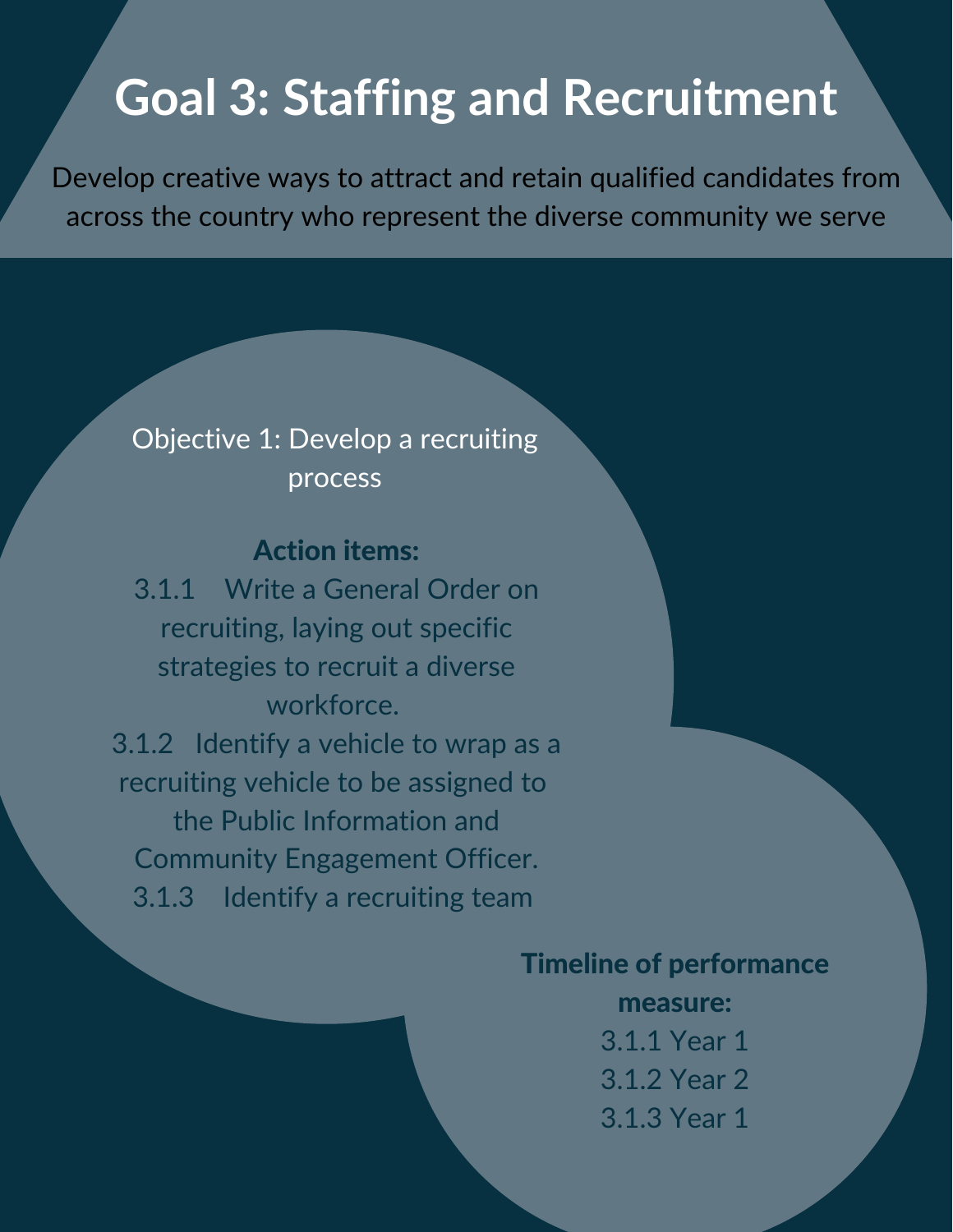# Objective 2: Identify ways to retain employees

# Action items:

3.2.1 Create annual caps for certain assignments within the Police Department to allow for continued opportunity and movement. 3.2.2 Leverage the Office of Public Information and Community Engagement to develop regular morale and welfare events for employees.

# Timeline of performance measure:

3.2.1 Year 2 3.2.2 Year 1

> Objective 3: Create internal opportunities for growth and oversight

# Action items:

3.3.1 Increase staffing by 3 sworn FTE's increasing sworn staffing to 32. 3.3.2 Create a Sergeants Position in the Administrative Support Bureau.

Timeline of performance measure:

3.3.1 Year 3 3.3.2 Year 2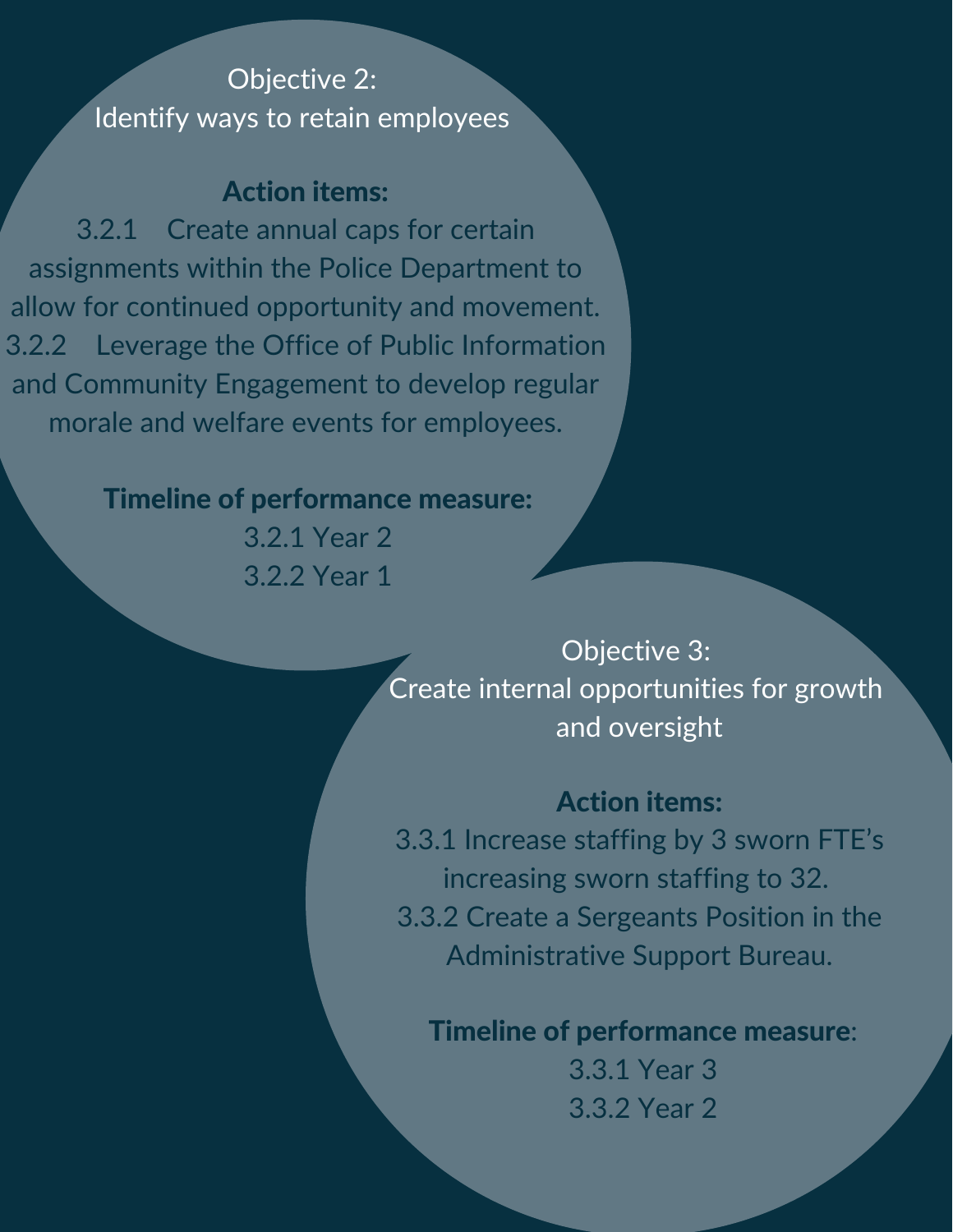# **Goal 4: Internal Resources**

Identify, develop, and enhance internal programs.

Objective 2: Create succession planning strategy

# Action items:

4.2.1 Create and implement a mentorship Program for potential leaders and new officers. 4.2.2 Develop a general order on a mentorship program 4.2.3 Develop a second detective to become proficient is electronic evidence retrieval and computer forensics.

# Timeline of performance measure:

4.2.1 Year 1 4.2.2 Year 1 4.2.3 Year 3

Objective 1: Develop accountability measures

### Action items:

4.1.1 Utilize LEXIPOL to review all policies for legal compliance and transition to CALEA Accreditation. 4.1.2 Obtain CALEA, National Accreditation. 4.1.3 Conduct annual line inspections

Timeline of performance measure:

4.1.1 Year 1 4.1.2 Year 3 4.1.3 Year 1

Objective 3: Create an officer wellness strategy

Action item: 4.3.1 Build upon the Peer support group by adding members. 4.3.2 Create a physical fitness standard for current employees and incentives to participate. 4.3.3 Mandate employees stay within their leave caps to ensure they take sufficient time off each year.

Timeline of performance measure: 4.3.1 Year 1 4.3.2 Year 1 4.3.3 Year 1